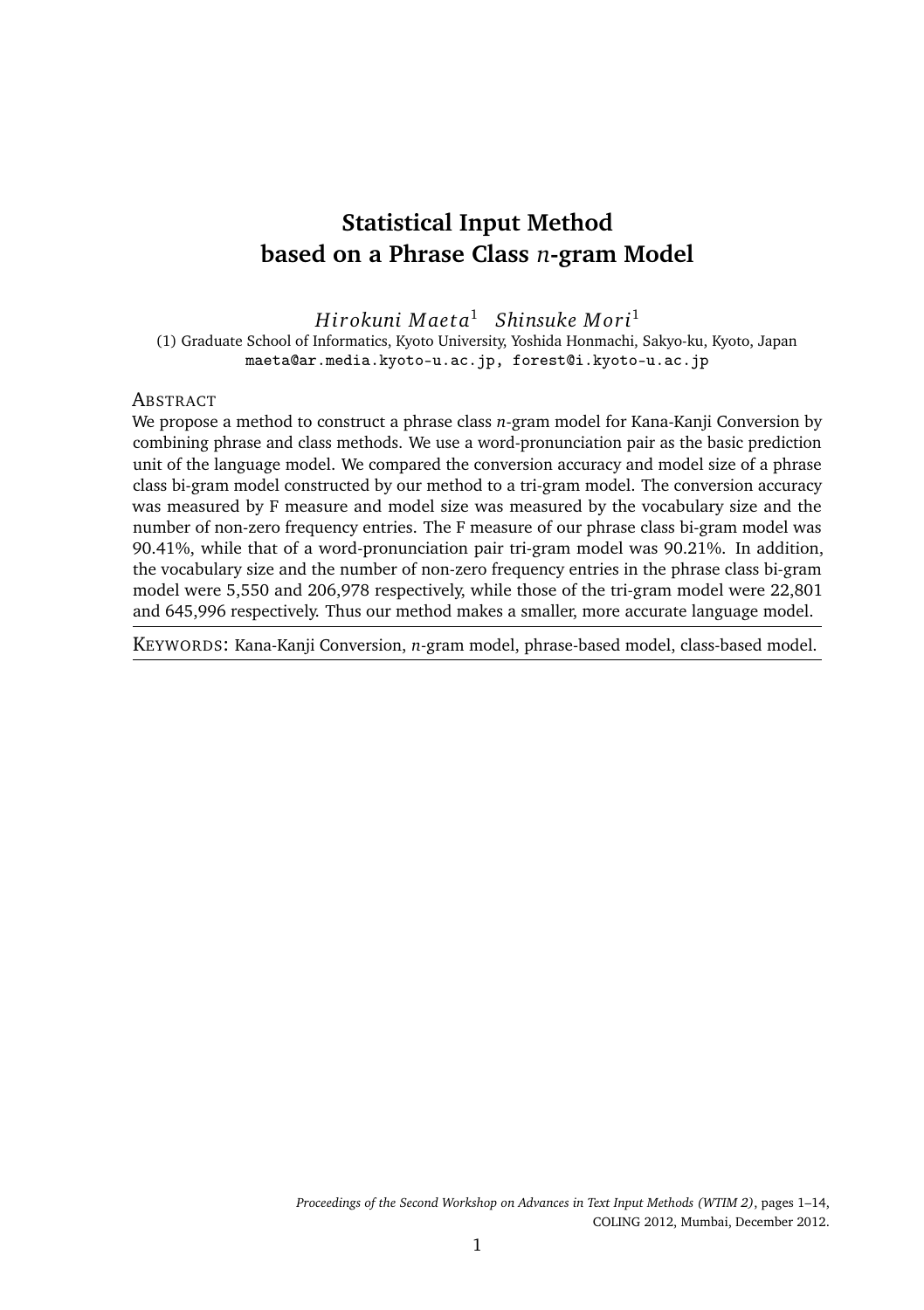# **1 Introduction**

Japanese input methods are an essential technology for Japanese computing. Japanese has over 6,000 characters, which is much larger than the number of keys in a keyboard. It is impossible to map each Japanese character to a key. So an alternate input method for Japanese characters is needed. This is done by inputting a pronunciation sequence and converting it to an output sequence of words. Here, the input sequence of pronunciation is a sequence of *kana* characters and the output sequence of words is a mixture of *kana* and *kanji* characters. So this conversion is called *Kana-Kanji Conversion* (KKC).

The noisy channel model approach has been successfully applied to input methods (Chen and Lee, 2000; Mori et al., 1999). In KKC, a word sequence is predicted from a pronunciation sequence. The system is composed of two modules: a language model, which measures the likelihood of a word sequence in the language and a word-pronunciation model, which describes a relationship between a word sequence and a pronunciation sequence. Thus, the conversion accuracy of KKC depends on the language model and the word-pronunciation model. The language model is, however, more important since it describes the context and it is larger in size than the word-pronunciation model.

We focus on how to improve the language model for KKC. An *n*-gram model is generally used for many tasks. In KKC, considering the need for the conversion speed and the size of the language model, bi-gram models are often used. However, bi-gram models can not refer to a long history. A tri-gram model, which is also popular for many tasks, can refer a longer history but the size of tri-gram models is larger than that of bi-gram models. There have been many attempts at improving language models. A class *n*-gram model (Brown et al., 1992; Kneser and Ney, 1993; Mori et al., 1998), which groups words of similar behavior into a single class, and a phrase *n*-gram model (Deligne and Bimbot, 1995; Ries et al., 1996; Mori et al., 1997) which replaces some word sequences by single tokens, are known to be practical in speech recognition community.

In this paper, we propose a method to construct a smaller, more accurate language model for KKC. It is often thought that accurate models are larger and that small models are less accurate. However, we successfully built a smaller, more accurate language model. This is done by combining phrase and class methods. First, we collect phrases and construct a phrase sequence corpus. By changing the prediction unit from a word to a word sequence, the model can use a longer history. Then we perform word clustering to restrict the growth of the model size. As a result, we obtain a phrase class *n*-gram model. This model is small and expected to be accurate because it uses a history as long as those used by higher order *n*-gram models.

In order to test the effectiveness of our method, we compared the conversion accuracy and the model size of the phrase class bi-gram model constructed by our method to other language models. We used a word-pronunciation pair as the basic prediction unit of the language models. The conversion accuracy is measured by F measure, which is the harmonic mean of precision and recall. The F measure of our phrase class bi-gram model was 90.41%, while that of a word-pronunciation pair tri-gram model was 90.21%. In addition, the vocabulary size and the number of non-zero frequency entries in the phrase class bi-gram model were 5,550 and 206,978 respectively, while those of the tri-gram model were 22,801 and 645,996 respectively. These results show that our method of combining phrase and class methods makes a smaller, more accurate language model for KKC.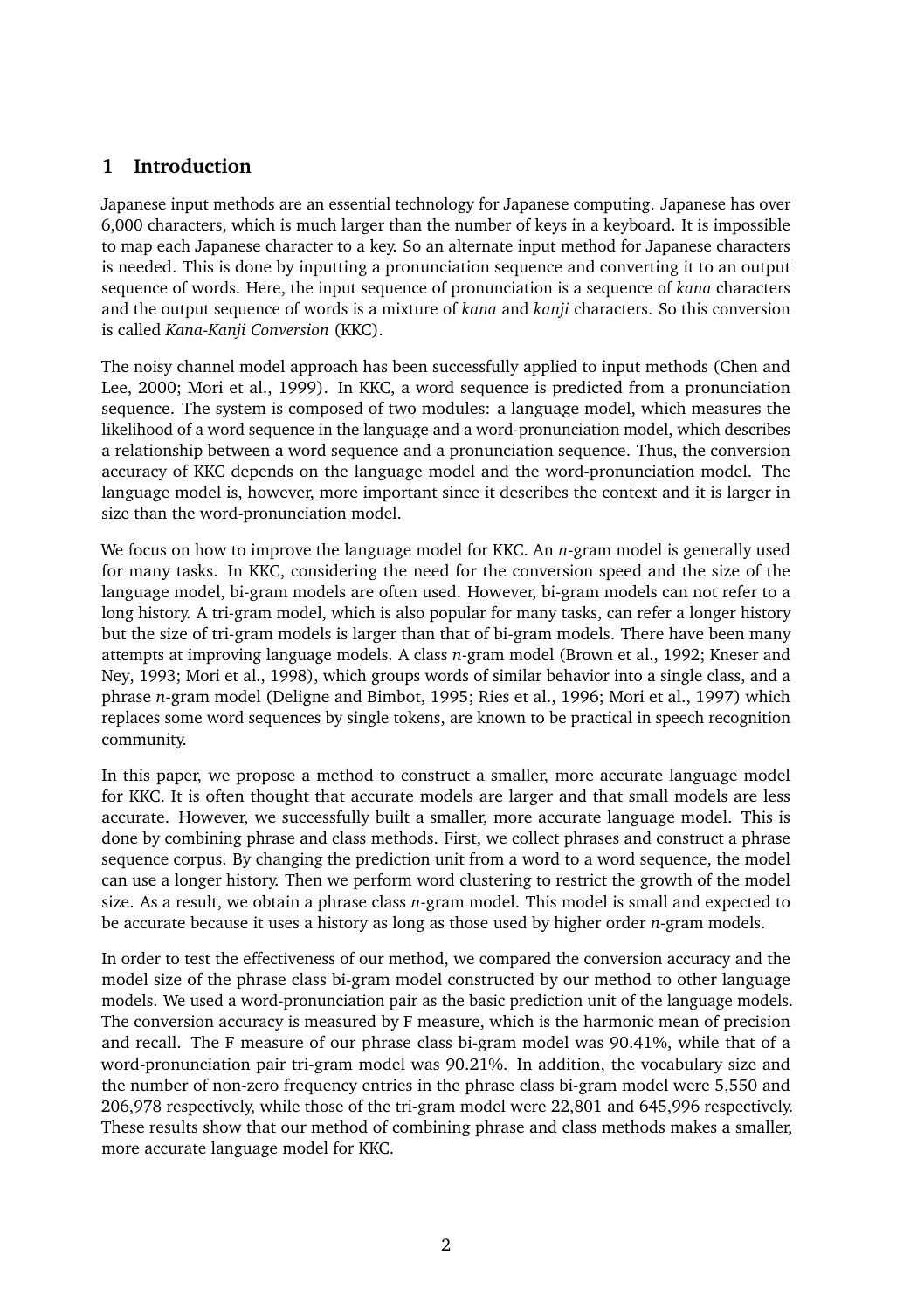## **2 Statistical Input Method**

In this section we give a brief explanation of a statistical input method and a word-pronunciation pair *n*-gram model, which is applied as the language model to KKC in the subsequent sections.

## **2.1 Input Method based on a Word** *n***-gram Model**

We explain a statistical approach to an input method based on the noisy channel model (Chen and Lee, 2000; Mori et al., 1999). This approach uses a word as the prediction unit of a language model.

Let  $\mathbf{x} = x_1 x_2 \cdots x_l$  be a pronunciation sequence and  $\mathbf{w} = w_1 w_2 \cdots w_m$  be a word sequence. Given  $x$  as input, the goal of the input method is to output  $\hat{w}$  that maximizes the probability  $p(w|x)$  as follows:

$$
\hat{w} = \underset{w}{\operatorname{argmax}} p(w|x).
$$

By Bayes' theorem,

$$
p(\mathbf{w}|\mathbf{x}) = \frac{p(\mathbf{x}|\mathbf{w})p(\mathbf{w})}{p(\mathbf{x})}.
$$

Since  $p(x)$  is independent of  $w$ , we have

$$
\hat{w} = \underset{w}{\operatorname{argmax}} p(w|x) \n= \underset{w}{\operatorname{argmax}} \frac{p(x|w)p(w)}{p(x)} \n= \underset{w}{\operatorname{argmax}} p(x|w)p(w).
$$

Here, the problem is divided into two parts.  $p(w)$  is a language model and we call  $p(x|w)$  a word-pronunciation model.

A language model  $p(w)$  outputs the probability of a word sequence  $w$ . First the probability  $p(w)$  is assumed to be expressed as a product of a set of conditional probabilities

$$
p(\mathbf{w}) = p(w_1 w_2 \cdots w_m)
$$
  
= 
$$
\prod_{i=1}^{m} p(w_i | w_1 w_2 \cdots w_{i-1}).
$$
 (1)

Then  $p(w_i|w_1 \cdots w_{i-1})$  is approximated as *k*-order Markov process

$$
p(w_i|w_1w_2\cdots w_{i-1}) \approx p(w_i|w_{i-k}w_{i-k+1}\cdots w_{i-1}),
$$

where  $k = n - 1$ .

The other part, the word-pronunciation model  $p(x|w)$ , outputs the probability of the pronunciation sequence  $x$  given the word sequence  $w$ . This probability is assumed to be decomposed as follows:

$$
p(\mathbf{x}|\mathbf{w}) = \prod_{i=1}^m p(\mathbf{x}_i|w_i),
$$

where  $x_i$  is the sequence of pronunciation corresponding to the word  $w_i$ .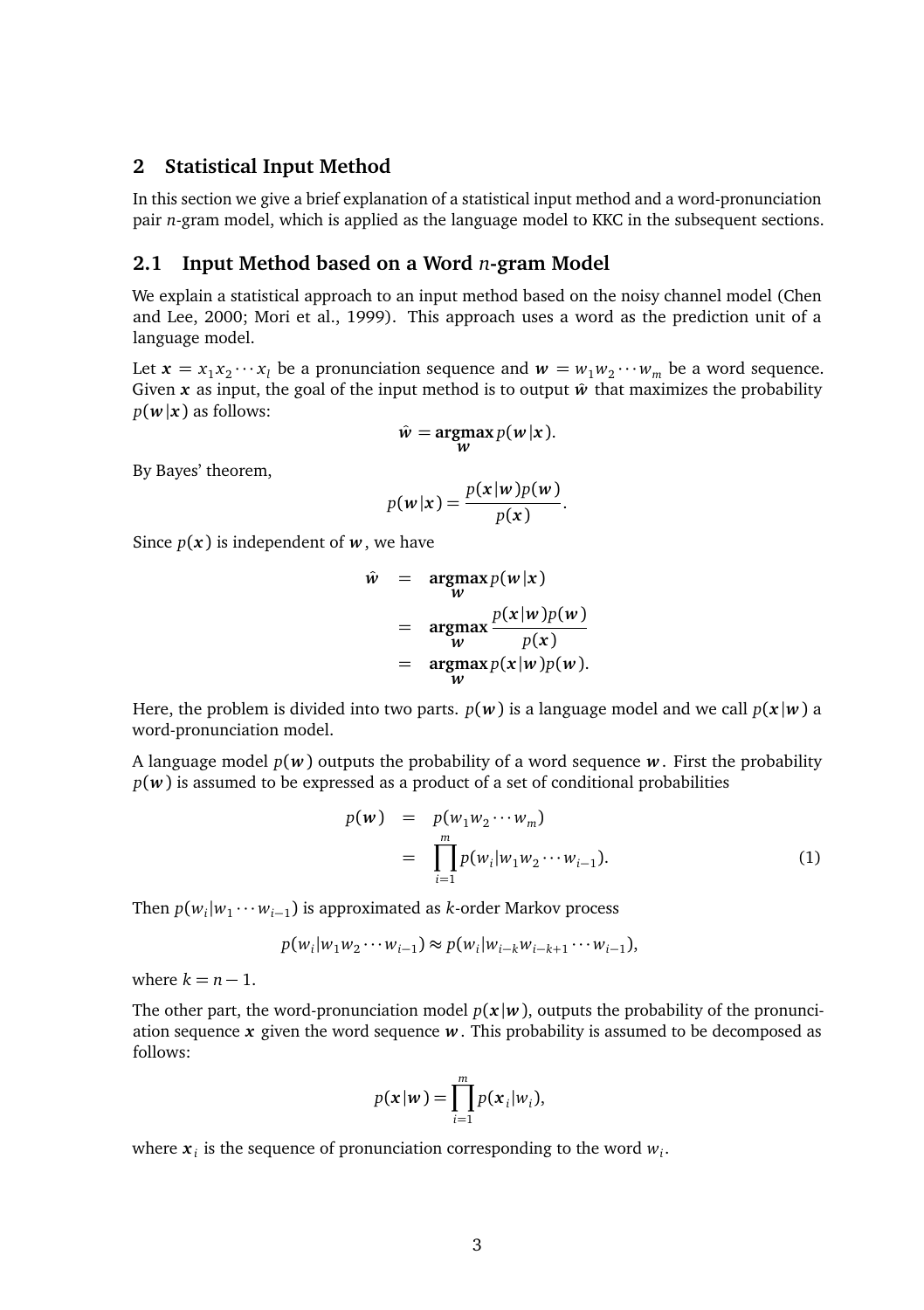詰め/tsu-me 将棋/sho-u-gi の/no 本/ho-n を/wo 買/ka っ/ttsu て/te き/ki ま/ma し/shi た/ta 。/.

Figure 1: An example of a word-pronunciation pair sentence.

#### **2.2 A Word-pronunciation Pair** *n***-gram Model**

In this paper we use a word-pronunciation pair *n*-gram model. A word-pronunciation pair *n*-gram model takes a pair of a word and its pronunciation as the prediction unit. Thus we can model a word and its pronunciation at the same time. This is because some Japanese kanji characters have the same pronunciation. So it is expected to be better to predict both a word and its pronunciation than predicting a word only.

Figure 1 shows an example of a corpus for training a word-pronunciation pair *n*-gram model. Units are separated with a white space. The left hand side of the slash in a unit is a word and right hand side is its pronunciation.

First we change the mathematics of the input method.

$$
\hat{w} = \underset{w}{\operatorname{argmax}} p(w|x) \n= \underset{w}{\operatorname{argmax}} \frac{p(w,x)}{p(x)} \n= \underset{w}{\operatorname{argmax}} p(w,x).
$$
\n(2)

Here, the problem is  $p(w, x)$  only. Then we express  $p(w, x)$  by a word-pronunciation pair *n*-gram model as follows:

$$
p(\mathbf{w}, \mathbf{x}) = p(\langle w_1, \mathbf{x}_1 \rangle \langle w_2, \mathbf{x}_2 \rangle \cdots \langle w_m, \mathbf{x}_m \rangle),
$$

where  $\langle w_i, x_i \rangle$  denotes a pair of a word  $w_i$  and its pronunciation  $x_i$ . The character subsequences  $x_1, x_2, \ldots, x_m$  satisfy that

$$
x = x_1 x_2 \cdots x_m. \tag{3}
$$

A word-pronunciation pair *n*-gram model outputs the probability of a word-pronunciation pair sequence  $\langle w_1, x_1 \rangle \langle w_2, x_2 \rangle \cdots \langle w_m, x_m \rangle$ . Like word *n*-gram models, this probability is expressed as a product of a set of conditional probabilities and approximated as *k*-order Markov process, where  $k = n - 1$ 

$$
p(\langle w_1, \mathbf{x}_1 \rangle \langle w_2, \mathbf{x}_2 \rangle \cdots \langle w_m, \mathbf{x}_m \rangle)
$$
  
= 
$$
\prod_{i=1}^m p(\langle w_i, \mathbf{x}_i \rangle | \langle w_1, \mathbf{x}_1 \rangle \langle w_2, \mathbf{x}_2 \rangle \cdots \langle w_{i-1}, \mathbf{x}_{i-1} \rangle),
$$
  

$$
p(\langle w_i, \mathbf{x}_i \rangle | \langle w_1, \mathbf{x}_1 \rangle \langle w_2, \mathbf{x}_2 \rangle \cdots \langle w_{i-1}, \mathbf{x}_{i-1} \rangle)
$$
  

$$
\approx p(\langle w_i, \mathbf{x}_i \rangle | \langle w_{i-k}, \mathbf{x}_{i-k} \rangle \langle w_{i-k+1}, \mathbf{x}_{i-k+1} \rangle \cdots \langle w_{i-1}, \mathbf{x}_{i-1} \rangle).
$$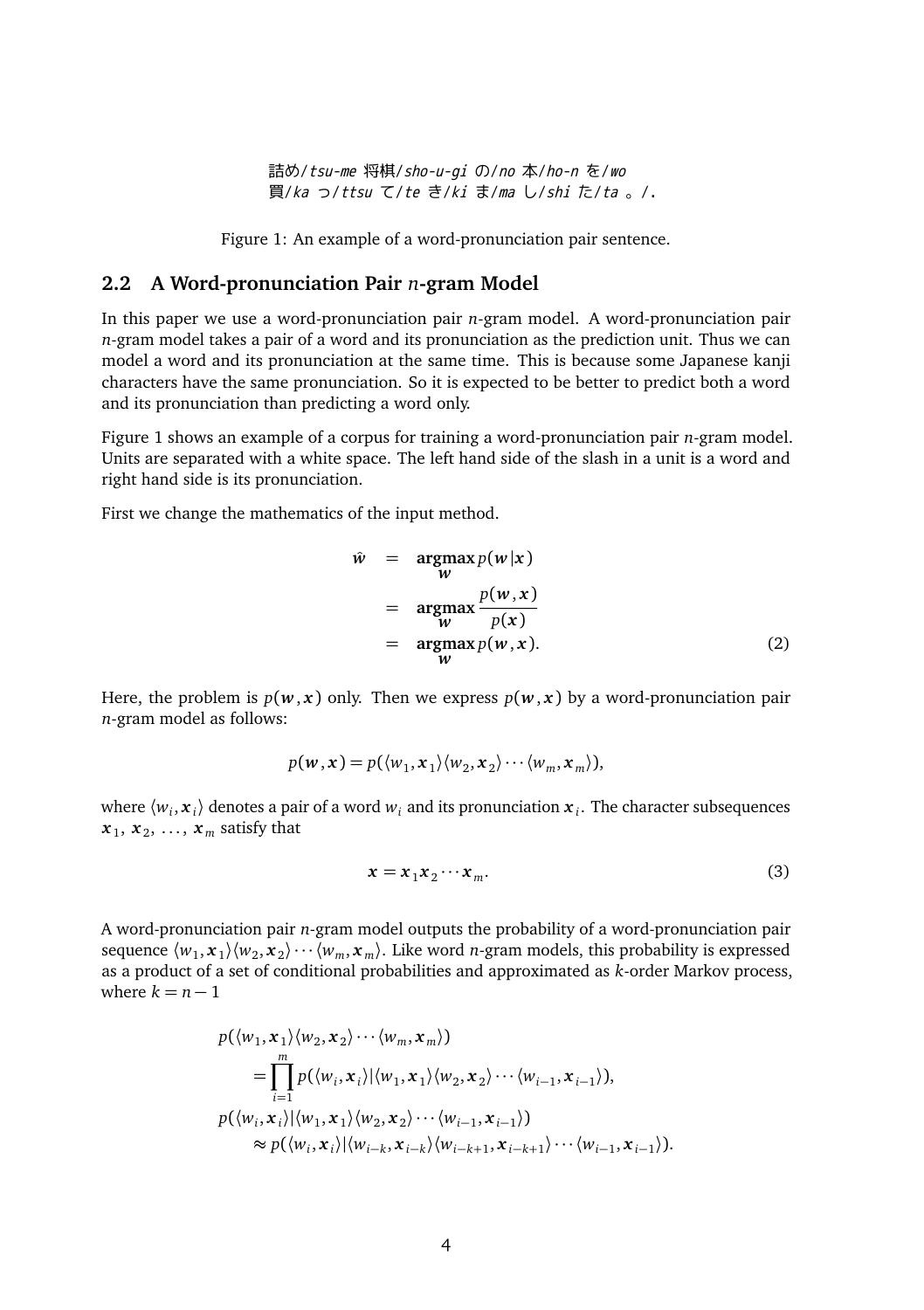## **2.3 Parameter Estimation**

The probability  $p(\langle w_i, x_i \rangle | \langle w_{i-k}, x_{i-k} \rangle \langle w_{i-k+1}, x_{i-k+1} \rangle \cdots \langle w_{i-1}, x_{i-1} \rangle)$  is defined by maximum likelihood from a training corpus

$$
p(\langle w_i, \mathbf{x}_i \rangle | \langle w_{i-k}, \mathbf{x}_{i-k} \rangle \langle w_{i-k+1}, \mathbf{x}_{i-k+1} \rangle \cdots \langle w_{i-1}, \mathbf{x}_{i-1} \rangle)
$$
  

$$
\stackrel{def}{=} \frac{N(\langle w_{i-k}, \mathbf{x}_{i-k} \rangle \langle w_{i-k+1}, \mathbf{x}_{i-k+1} \rangle \cdots \langle w_{i-1}, \mathbf{x}_{i-1} \rangle \langle w_i, \mathbf{x}_i \rangle)}{N(\langle w_{i-k}, \mathbf{x}_{i-k} \rangle \langle w_{i-k+1}, \mathbf{x}_{i-k+1} \rangle \cdots \langle w_{i-1}, \mathbf{x}_{i-1} \rangle)},
$$

where  $N(\langle w, x \rangle \cdots)$  is the number of times that the word-pronunciation pair sequence occurs in the corpus. The word segmentation and pronunciation tagging of the training corpus should be accurate.

## **2.4 Interpolation**

There are data-sparseness problems such that a zero-probability problem. In order to avoid these problems, we use a linear interpolation (Brown et al., 1992).

$$
p'(\langle w_i, \mathbf{x}_i \rangle | \langle w_{i-k}, \mathbf{x}_{i-k} \rangle \langle w_{i-k+1}, \mathbf{x}_{i-k+1} \rangle \cdots \langle w_{i-1}, \mathbf{x}_{i-1} \rangle)
$$
  
= 
$$
\sum_{j=0}^k \lambda_j p(\langle w_i, \mathbf{x}_i \rangle | \langle w_{i-j}, \mathbf{x}_{i-j} \rangle \langle w_{i-j+1}, \mathbf{x}_{i-j+1} \rangle \cdots \langle w_{i-1}, \mathbf{x}_{i-1} \rangle),
$$

where  $0 \leq \lambda_j \leq 1$ ,  $\sum_{j=0}^k \lambda_j = 1$ .

## **2.5 Unknown Word Model**

The probability  $p(w, x)$  in Equation (2) equals to 0 if the input character sequence x can not be expressed as a sequence of characters in the vocabulary. In other words, in this case, the system can not find  $\langle w_1, x_1 \rangle \langle w_2, x_2 \rangle \cdots \langle w_m, x_m \rangle$  that satisfies Equation (3). So we need a model that gives the probability larger than 0 for these character sequences. This model is called an unknown word model.

An unknown word model  $p(x)$  outputs the probability of a character sequence x and it should give a higher probability if the character sequence is likely a word not in a vocabulary of the language model.

As word *n*-gram models are often used to predict a word sequence, character *n*-gram models are often used to predict a character sequence of an unknown word. So  $p(x)$  is easily trained from the words in a training corpus that are not in the vocabulary.

## **3 Language Model Improvement**

Class modeling (Brown et al., 1992; Kneser and Ney, 1993; Mori et al., 1998) makes smaller language models and phrase modeling (Deligne and Bimbot, 1995; Ries et al., 1996; Mori et al., 1997) makes more accurate language models. They are known to be practical in speech recognition community. In this section we give a brief explanation of these improvements. The prediction unit of the models here is a word, but we apply these ideas to the word-pronunciation pair *n*-gram model for our statistical input method by changing the prediction unit.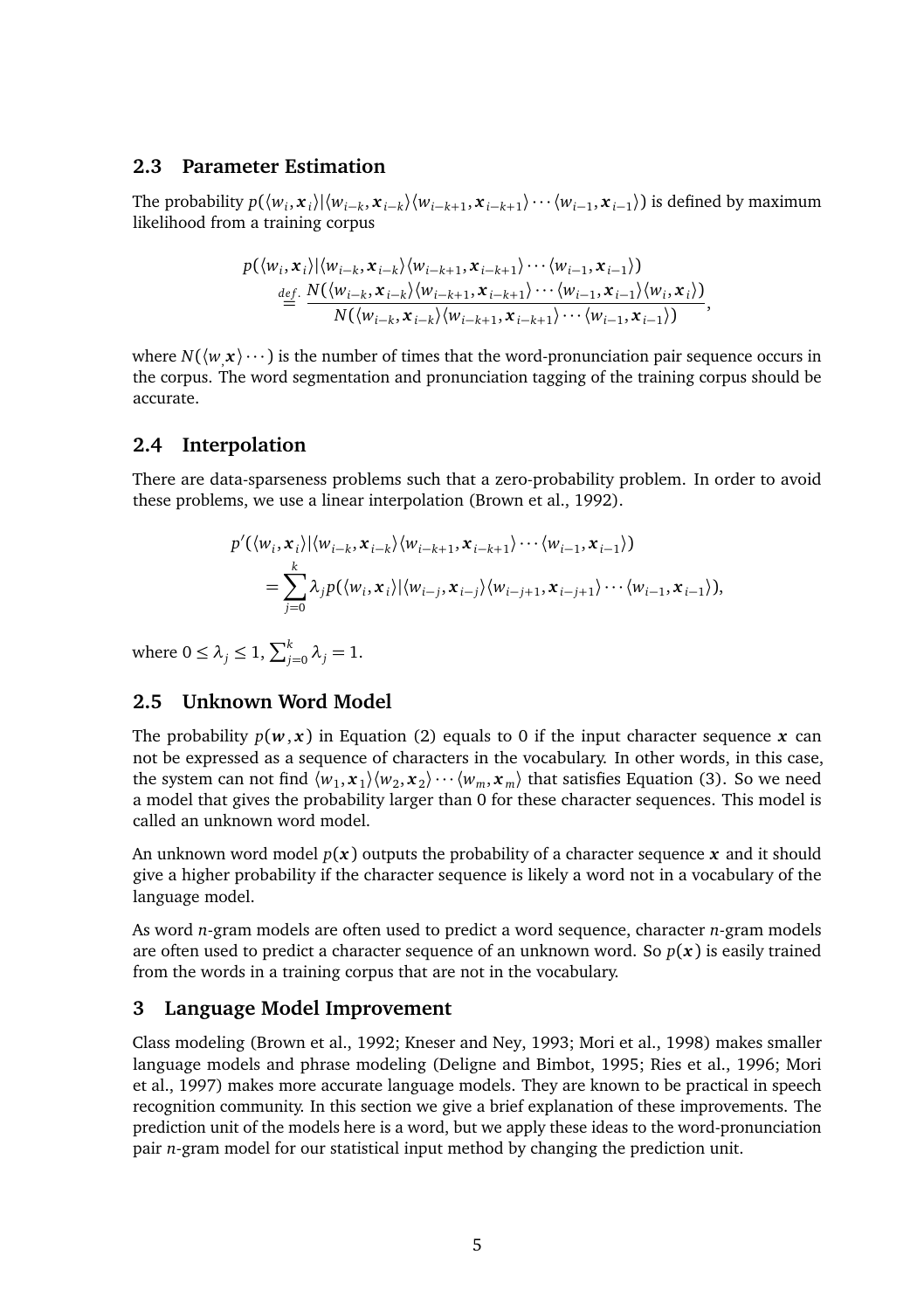#### **3.1 Class** *n***-gram Model**

We use an *n*-gram model as the language model for KKC. An *n*-gram model predicts the *i*-th word referring to the last *n* − 1 words. Although an *n*-gram model works well, the model size is often the serious problem.

One of the solutions to this problem is grouping similar words together. By assigning words to its class, we can obtain the language model of less states. Let *f* be a function that maps a word *w* into its class *c*. Given the map *f* , a *class n-gram model* predicts the *i*-th class referring to the last  $k = n - 1$  classes and the *i*-th word referring to the *i*-th class. Therefore we define *p*( $w_i|w_{i-k}w_{i-k+1}$ ⋅⋅⋅ $w_{i-1}$ ) in Equation (1) as follows:

$$
p(w_i|w_{i-k}w_{i-k+1}\cdots w_{i-1}) \stackrel{def.}{=} p(c_i|c_{i-k}c_{i-k+1}\cdots c_{i-1})p(w_i|c_i),
$$

where  $c_* = f(w_*)$ . With the map f,  $p(c_i|c_{i-k}c_{i-k+1}\cdots c_{i-1})$  and  $p(w_i|c_i)$  are defined by maximum likelihood from a training corpus.

$$
p(c_i|c_{i-k}c_{i-k+1}\cdots c_{i-1}) \stackrel{def.}{=} \frac{N(c_{i-k}c_{i-k+1}\cdots c_{i-1}c_i)}{N(c_{i-k}c_{i-k+1}\cdots c_{i-1})}
$$

$$
p(w_i|c_i) \stackrel{def.}{=} \frac{N(w_i)}{N(c_i)},
$$

where  $N(c \cdots)$  is the number of times that the class sequence occurs in the corpus.

The problem is how to determine the map *f* . In other words, how to do *word clustering*. Of course it should be done carefully, or the language model would get worse.

There are some methods for word clustering. Here we follow (Mori et al., 1998)'s clustering method, where the criterion is the average cross-entropy of sub corpora. Because of this criterion, this method is expected not to increase the cross-entropy of language models.

In the method, first the training corpus is split into  $k$  sub corpora  $C_1, C_2, \ldots, C_k$ . Then  $\{C_1, C_2, \ldots, C_k\} \setminus \{C_i\}$  is used to estimate the model parameters and  $C_i$  is used to evaluate the objective function for  $i = 1, 2, \dots, k$ . The objective function is the average cross-entropy

$$
\overline{H}(f) \stackrel{def.}{=} \frac{1}{k} \sum_{i=1}^{k} H(M_i(f), C_i),
$$

where  $M_i(f)$  is a class *n*-gram model constructed from  $f$ , which maps a word into its class, and sub corpora  $\{C_1, C_2, \ldots, C_k\} \setminus \{C_i\}$ . Thus  $H(M_i(f), C_i)$  is the cross-entropy of the corpus  $C_i$  by the model  $M_i(f)$  and  $\overline{H}(f)$  is their average. The lower  $\overline{H}(f)$  is, the better f is expected to be. This is just like evaluating a language model.

Therefore the best map  $\hat{f}$  is the one that minimizes  $\overline{H}(f)$ . Namely,

$$
\hat{f} = \underset{f}{\text{argmin}} \overline{H}(f).
$$

It is, however, impossible to find the best map among all the possible maps. Alternatively we apply a greedy algorithm, which is shown in Figure 2, to find an optimal  $\hat{f}$ .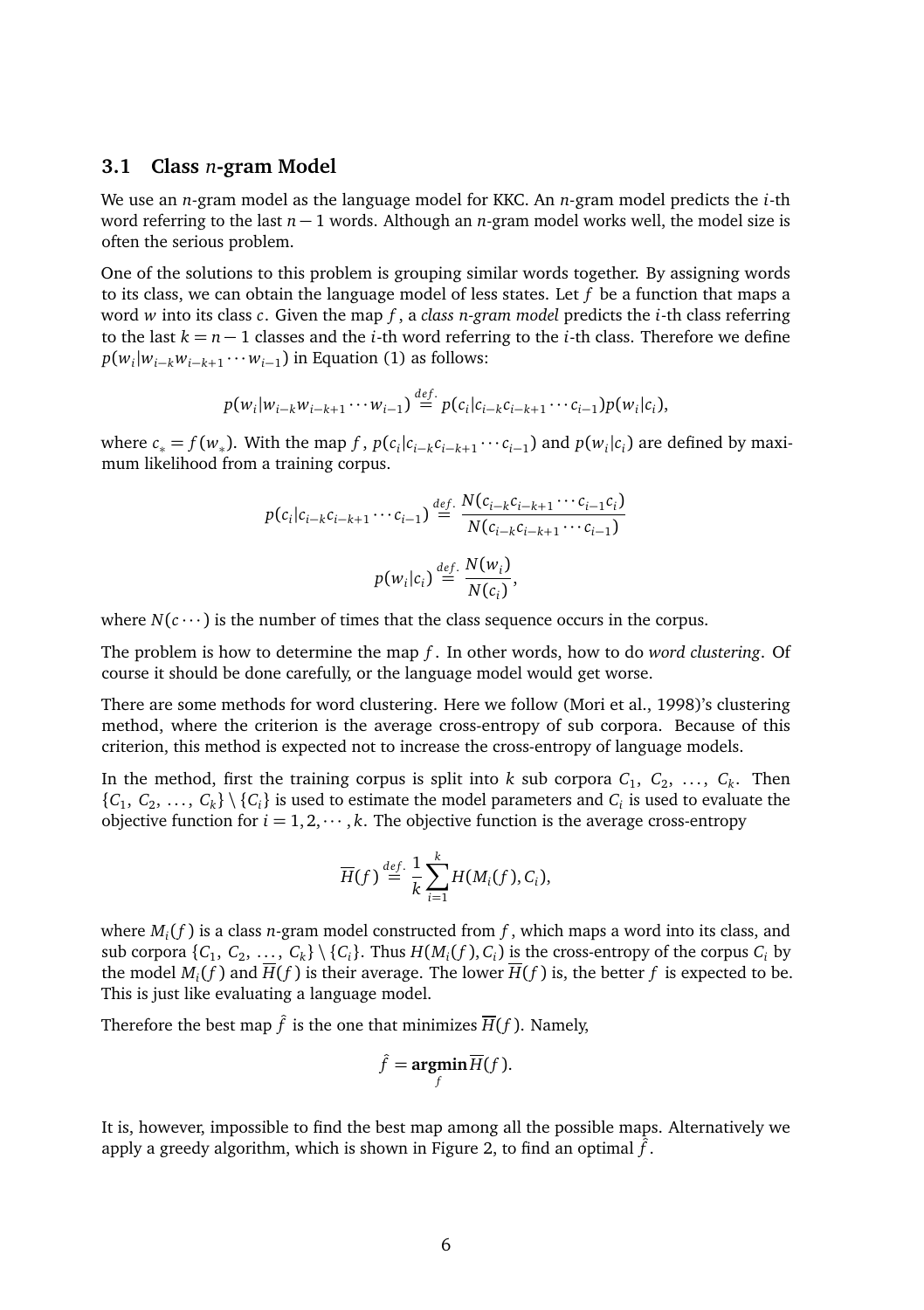```
1: Sort words w_1, w_2, ..., w_N by frequency in descending order.
 2: for i \leftarrow 1, N do<br>3: c_i \leftarrow \{w_i\}3: c_i \leftarrow \{w_i\}<br>4: f(w_i) \leftarrow cf(w_i) \leftarrow c_i5: end for
 6: for i \leftarrow 2, N do<br>7: c \leftarrow \text{arcmin}7: c ← argmin<sub>c∈{c<sub>1</sub></sub>, c<sub>2</sub>, ..., c<sub>i−1</sub>}</del> H(MOVE(f, w<sub>i</sub>, c))
 8: if H(\text{move}(f, w_i, c)) < H(f) then
 9: f ← MOVE(f, w_i, c)
10: end if
11: end for
12: procedure Move(f, w, c)13: f(w) \leftarrow f(w) \setminus \{w\}<br>
14: c \leftarrow c \cup f(w)14: c \leftarrow c \cup f(w)<br>15: return f
           return f16: end procedure
```
Figure 2: Clustering algorithm

### **3.2 Phrase** *n***-gram Model**

Here we explain the other language model improvement. We saw two kinds of *n*-gram models so far: a word *n*-gram model and a class *n*-gram model. Both models predict the next word referring to the last *n* − 1 words. In other words, each of the prediction units of the models is a word. Actually, language models whose prediction unit is a word does not always have the best performance. A *phrase n-gram model*, whose prediction unit is a word sequence, can treat a word sequence that co-occurs frequently as a single word. Thus we can expect that it improves *n*-gram models.

The mathematics of a phrase *n*-gram model is the same as that of a word *n*-gram model except for the prediction unit because of the definition of the phrase model.

Let  $w = w_1 w_2 \cdots w_m$  be the input sequence of words. In a phrase *n*-gram model, the word sequence *w* is converted to the phrase sequence  $\gamma = \gamma_1 \gamma_2 \cdots \gamma_m$  and the phrase sequence  $\gamma$  is predicted,

$$
p(\mathbf{w}) \stackrel{\text{def.}}{=} p(\boldsymbol{\gamma}).
$$

A phrase *γ<sup>i</sup>* is a token that represents a word sequence. So *γ* becomes *w* if each phrase is replaced by its words.

Then *p*(*γ*) is calculated like word *n*-gram models,

$$
p(\gamma) = p(\gamma_1 \gamma_2 \cdots \gamma_{m'})
$$
  
= 
$$
\prod_{i=1}^{m'} p(\gamma_i | \gamma_1 \cdots \gamma_{i-1}),
$$
  

$$
p(\gamma_i | \gamma_1 \cdots \gamma_{i-1}) \approx p(\gamma_i | \gamma_{i-k} \gamma_{i-k+1} \cdots \gamma_{i-1}),
$$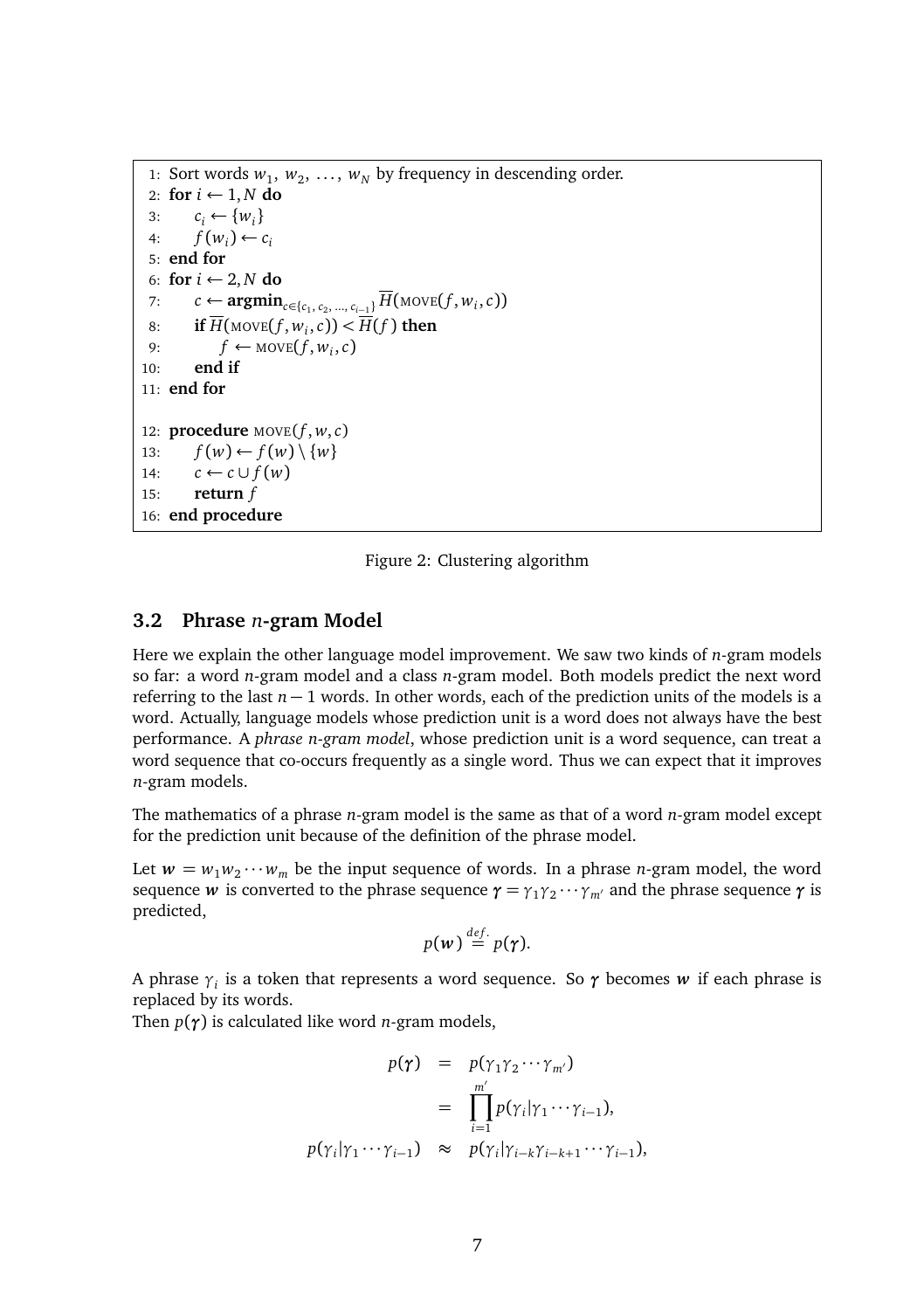1:  $\Gamma \leftarrow \{\}$ 2: Estimate the interpolation coefficients. 3: Collect all the word sequences  $\gamma_1, \gamma_2, \cdots, \gamma_i, \cdots$  where  $\gamma_i$  is a sequence of 2 or more words and it occurs in all the sub corpora  $C_1, C_2, \ldots, C_k$ . 4: Sort  $\gamma_1, \dots, \gamma_N, \gamma_{N+1}, \dots$  so that  $H({\gamma_1}) < \dots < H({\gamma_N}) < H({\gamma_{N+1}}).$ 5: **for**  $i \leftarrow 1, N$  **do**<br>6: **if**  $\overline{H}(\Gamma \cup \{ \gamma_i \})$ 6: **if**  $\overline{H}(\Gamma \cup \{\gamma_i\}) < \overline{H}(\Gamma)$  then<br>7:  $\Gamma \leftarrow \Gamma \cup \{\gamma_i\}$ 7:  $\Gamma \leftarrow \Gamma \cup \{\gamma_i\}$ <br>8: Estimate the Estimate the interpolation coefficients. 9: **end if** 10: **end for**

#### Figure 3: Algorithm for finding phrases

where  $k = n - 1$ .  $p(\gamma_i | \gamma_{i-k} \gamma_{i-k+1} \cdots \gamma_{i-1})$  is defined by maximum likelihood from a training corpus

$$
p(\gamma_i|\gamma_{i-k}\gamma_{i-k+1}\cdots\gamma_{i-1})\stackrel{def.}{=} \frac{N(\gamma_{i-k}\gamma_{i-k+1}\cdots\gamma_{i-1}\gamma_i)}{N(\gamma_{i-k}\gamma_{i-k+1}\cdots\gamma_{i-1})},
$$

where  $N(\gamma \cdots)$  is the number of times that the phrase sequence occurs in the corpus.

Phrase *n*-gram models require a phrase sequence corpus that can be obtained by collecting sequences of words for phrases and replacing each of those sequences in the original corpus by a single token. Sequences of words should be collected so that, by treating each of them as a single token, a phrase *n*-gram model has less cross-entropy.

Here we follow (Mori et al., 1997), where sequences of words are collected so that the average cross-entropy of sub corpora becomes less by the replacement of those sequences by tokens. This method find a sequence of greater than or equal to two words and it is expected to decrease the cross-entropy of language models because of the criterion.

The method of finding phrases is similar to that of word clustering. Here the training corpus is split into *k* sub corpora  $C_1$ ,  $C_2$ , ...,  $C_k$ .  $\{C_1, C_2, ..., C_k\} \setminus \{C_i\}$  is used to estimate the model parameters and  $C_i$  is used to evaluate the objective function for  $i = 1, 2, \dots, k$ . The objective function is the average cross-entropy

$$
\overline{H}(\Gamma) \stackrel{def.}{=} \frac{1}{k} \sum_{i=1}^{k} H(M_i(\Gamma), C_i),
$$

where *Mi*(Γ) is a phrase *n*-gram model constructed from a set of word sequences for phrases Γ and sub corpora  $\{C_1, C_2, \ldots, C_k\} \setminus \{C_i\}$ . Thus  $H(M_i(\Gamma), C_i)$  is the cross-entropy of the corpus *C<sub>i</sub>* by the model *M<sub>i</sub>*(Γ) and  $\overline{H}(\Gamma)$  is their average. The lower  $\overline{H}(\Gamma)$  is, the better Γ is expected to be.

Therefore the best set of word sequences  $\hat{\Gamma}$  is the one that minimizes  $\overline{H}(\Gamma)$ . Namely,

$$
\hat{\Gamma} = \underset{\Gamma}{\text{argmin}} \, \overline{H}(\Gamma).
$$

It is, however, impossible to find the best set among all the possible sets. Alternatively we apply a greedy algorithm, which is shown in Figure 3, to find an optimal Γˆ.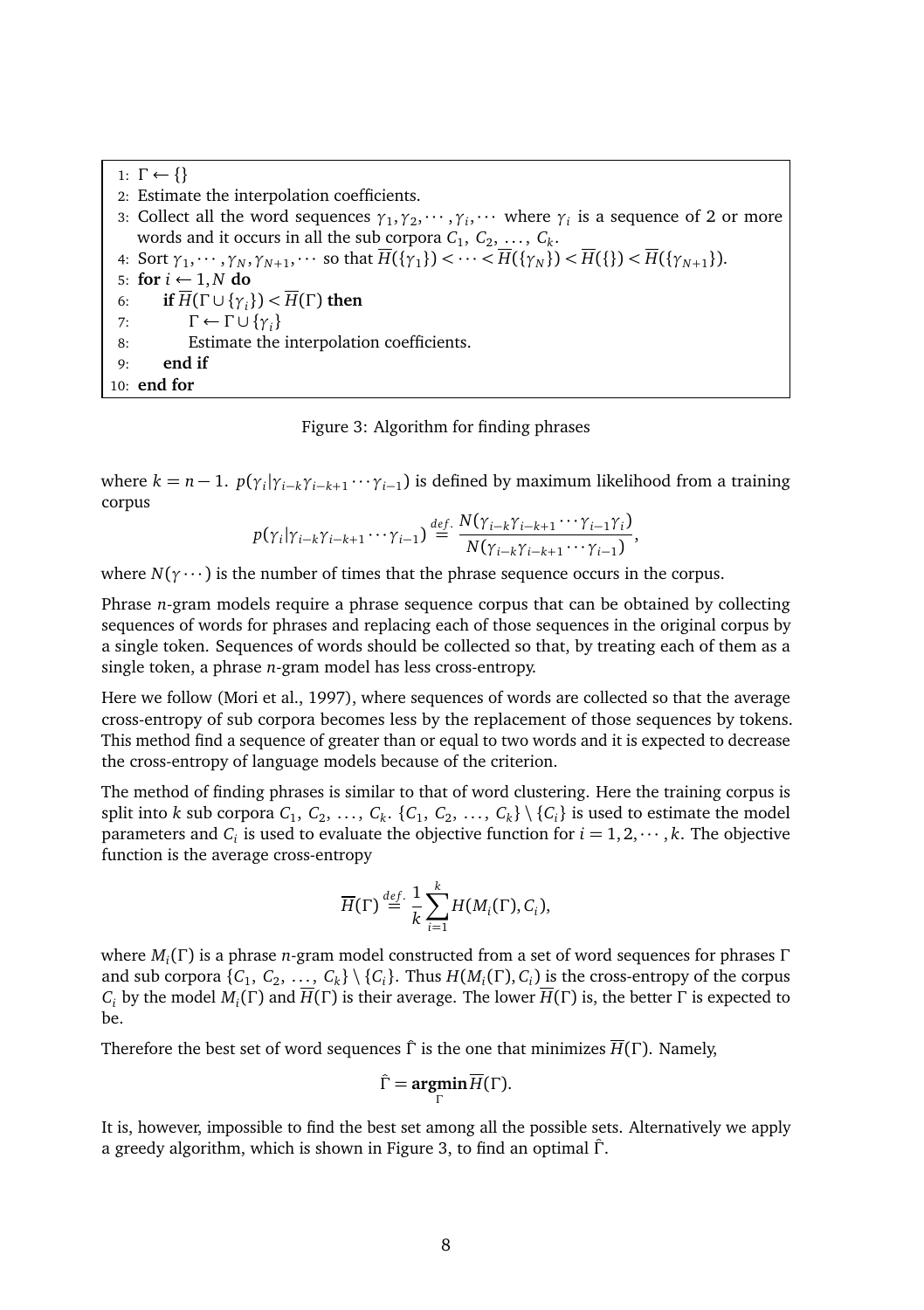- 1: For the given training corpus, find the optimal set of word sequences  $\hat{\Gamma}$  using the algorithm in Figure 3.
- 2: Build the phrase sequence corpus from  $\hat{\Gamma}$  acquired in step 1 by replacing the word sequence with its phrase.
- 3: For this phrase sequence corpus, find the optimal map  $\hat{f}$  using the algorithm in Figure 2.

Figure 4: Combining the phrase and class methods.

## **4 Statistical Input Method based on a Phrase Class** *n***-gram Model**

In this section, we propose a method of combining the two language model improvements in the section 3 and construct a *phrase class n-gram model* so that we can realize the compact but accurate system. In addition, we also explain how to integrate the phrase class *n*-gram model into the statistical input method.

## **4.1 Combining the Phrase and Class Methods**

A phrase model has less cross-entropy than a word model (Mori et al., 1997). Phrase modeling makes a more accurate language model. However the vocabulary size of phrase models is larger than that of word models, because some word sequences for phrases are added to the vocabulary of the phrase models. As a result, phrase models are often larger than word models.

This problem is solved by the method of class modeling. A class model is smaller than a word model (Brown et al., 1992; Kneser and Ney, 1993; Mori et al., 1998). A vocabulary size of a phrase model can be decreased by clustering the words and phrases in the vocabulary using the algorithm in Figure 2. Figure 4 shows our procedure of combining the two methods. As shown in this procedure, the clustering algorithm is applied to the phrase sequence corpus used for a phrase model.

#### **4.2 Phrase Class** *n***-gram Model**

We can construct a phrase class *n*-gram model using a phrase sequence corpus and a function *f* that maps a phrase into its class. Because the phrase class *n*-gram model is made by combining the phrase and class methods, the mathematics of the phrase class *n*-gram model is also the combination of the mathematics of the two models.

Let  $w = w_1 w_2 \cdots w_m$  be an input sequence of words and *f* be a function that maps a phrase *γ* into its class *c*. In a phrase class model, like phrase models, *w* is converted to the phrase sequence  $\gamma = \gamma_1 \gamma_2 \cdots \gamma_{m'}$ , which is corresponding to *w*, and the phrase sequence  $\gamma$  is predicted.

$$
p(\mathbf{w}) \stackrel{\text{def.}}{=} p(\gamma)
$$
  
=  $p(\gamma_1 \gamma_2 \cdots \gamma_{m'})$   
=  $\prod_{i=1}^{m'} p(\gamma_i | \gamma_1 \gamma_2 \cdots \gamma_{i-1}),$   
 $p(\gamma_i | \gamma_1 \gamma_2 \cdots \gamma_{i-1}) \approx p(\gamma_i | \gamma_{i-k} \gamma_{i-k+1} \cdots \gamma_{i-1}).$ 

Then, like class models, the phrase class *n*-gram model predicts the *i*-th class referring to the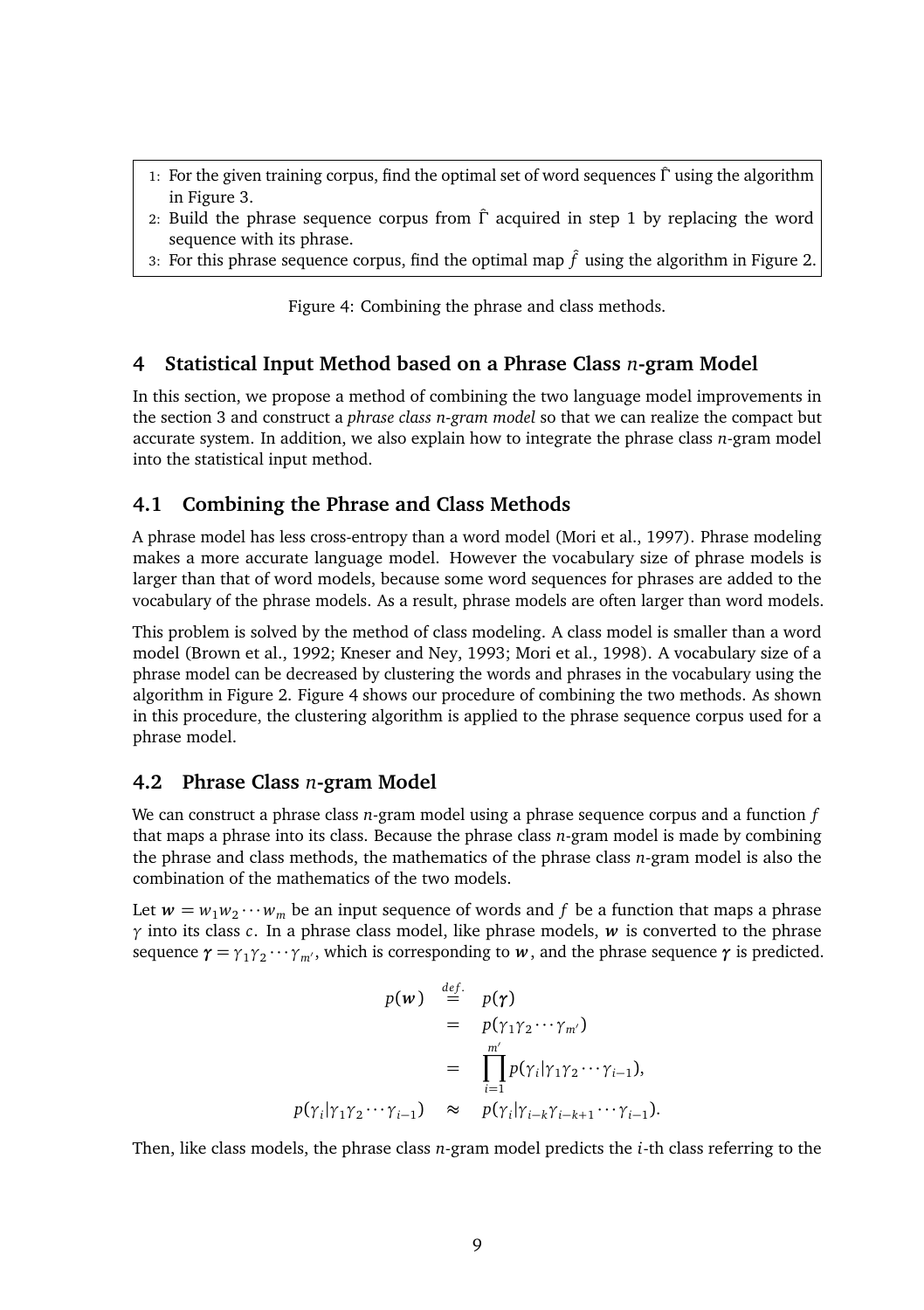last  $k = n - 1$  classes and the *i*-th phrase referring to the *i*-th class.

$$
p(\gamma_i|\gamma_{i-k}\gamma_{i-k+1}\cdots\gamma_{i-1}) \stackrel{def.}{=} p(c_i|c_{i-k}c_{i-k+1}\cdots c_{i-1})p(\gamma_i|c_i),
$$
\n(4)

where  $c_* = f(\gamma_*)$ .  $p(c_i|c_{i-k}c_{i-k+1}\cdots c_{i-1})$  and  $p(\gamma_i|c_i)$  are defined by maximum likelihood from a training corpus.

$$
p(c_i|c_{i-k}c_{i-k+1}\cdots c_{i-1}) \stackrel{def.}{=} \frac{N(c_{i-k}c_{i-k+1}\cdots c_{i-1}c_i)}{N(c_{i-k}c_{i-k+1}\cdots c_{i-1})},
$$
(5)

$$
p(\gamma_i|c_i) \stackrel{def.}{=} \frac{N(\gamma_i)}{N(c_i)}.
$$
 (6)

The prediction unit of the phrase class *n*-gram model constructed here is a word. We can construct in the same way a phrase class *n*-gram model whose basic prediction unit is a wordpronunciation pair, and it can be applied to the input method in the section 2.2. In that case, *<sup>γ</sup>*<sup>∗</sup> in this section represents a word-pronunciation pair sequence.

#### **4.3 Input Method based on a Phrase Class** *n***-gram Model**

We integrate the phrase class *n*-gram model, where the basic prediction unit is a wordpronunciation pair, and the unknown word model described in the section 2.5.

Given a pronunciation sequence  $x$  as an input, the goal of the input method is to output  $\hat{w}$ that maximizes the likelihood  $p(w, x) = p(\langle w_1, x_1 \rangle \langle w_2, x_2 \rangle \cdots \langle w_m, x_m \rangle)$ , as we explained in the section 2.2. We use a phrase class *n*-gram model whose basic prediction unit is a wordpronunciation pair to calculate  $p(\langle w_1, x_1 \rangle \langle w_2, x_2 \rangle \cdots \langle w_m, x_m \rangle)$ . In the phrase class *n*-gram model, first  $\langle w_1, x_1 \rangle \langle w_2, x_2 \rangle \cdots \langle w_m, x_m \rangle$  is converted to the phrase sequence  $\gamma = \gamma_1 \gamma_2 \cdots \gamma_m$ <sup>1</sup>, where the phrase  $\gamma_i$  represents a word-pronunciation pair sequence, and then  $p(\gamma)$  is calculated as follows:

$$
p(\langle w_1, \mathbf{x}_1 \rangle \langle w_2, \mathbf{x}_2 \rangle \cdots \langle w_m, \mathbf{x}_m \rangle) \stackrel{def.}{=} p(\gamma)
$$
  
=  $p(\gamma_1 \gamma_2 \cdots \gamma_{m'})$   
=  $\prod_{i=1}^{m'} p(\gamma_i | \gamma_1 \gamma_2 \cdots \gamma_{i-1}),$   
 $p(\gamma_i | \gamma_1 \gamma_2 \cdots \gamma_{i-1}) \approx p(\gamma_i | \gamma_{i-k+1} \cdots \gamma_{i-1}).$ 

If *γ<sup>i</sup>* is in the vocabulary of the phrase class *n*-gram model, by Equations (4), (5) and (6) we have

$$
p(\gamma_i|\gamma_{i-k}\gamma_{i-k+1}\cdots\gamma_{i-1}) = \frac{N(c_{i-k}c_{i-k+1}\cdots c_{i-1}c_i)}{N(c_{i-k}c_{i-k+1}\cdots c_{i-1})}\frac{N(\gamma_i)}{N(c_i)}.
$$

Otherwise, we approximate  $p(\gamma_i | \gamma_{i-k} \gamma_{i-k+1} \cdots \gamma_{i-1})$  using the unknown word model  $p(x)$  in the section 2.5 as follows:

$$
p(\gamma_i|\gamma_{i-k}\gamma_{i-k+1}\cdots\gamma_{i-1})\approx p(\mathbf{x'}_i),
$$

where  $x'{}_{i}$  is the character sequence corresponding to  $\gamma{}_{i}$ .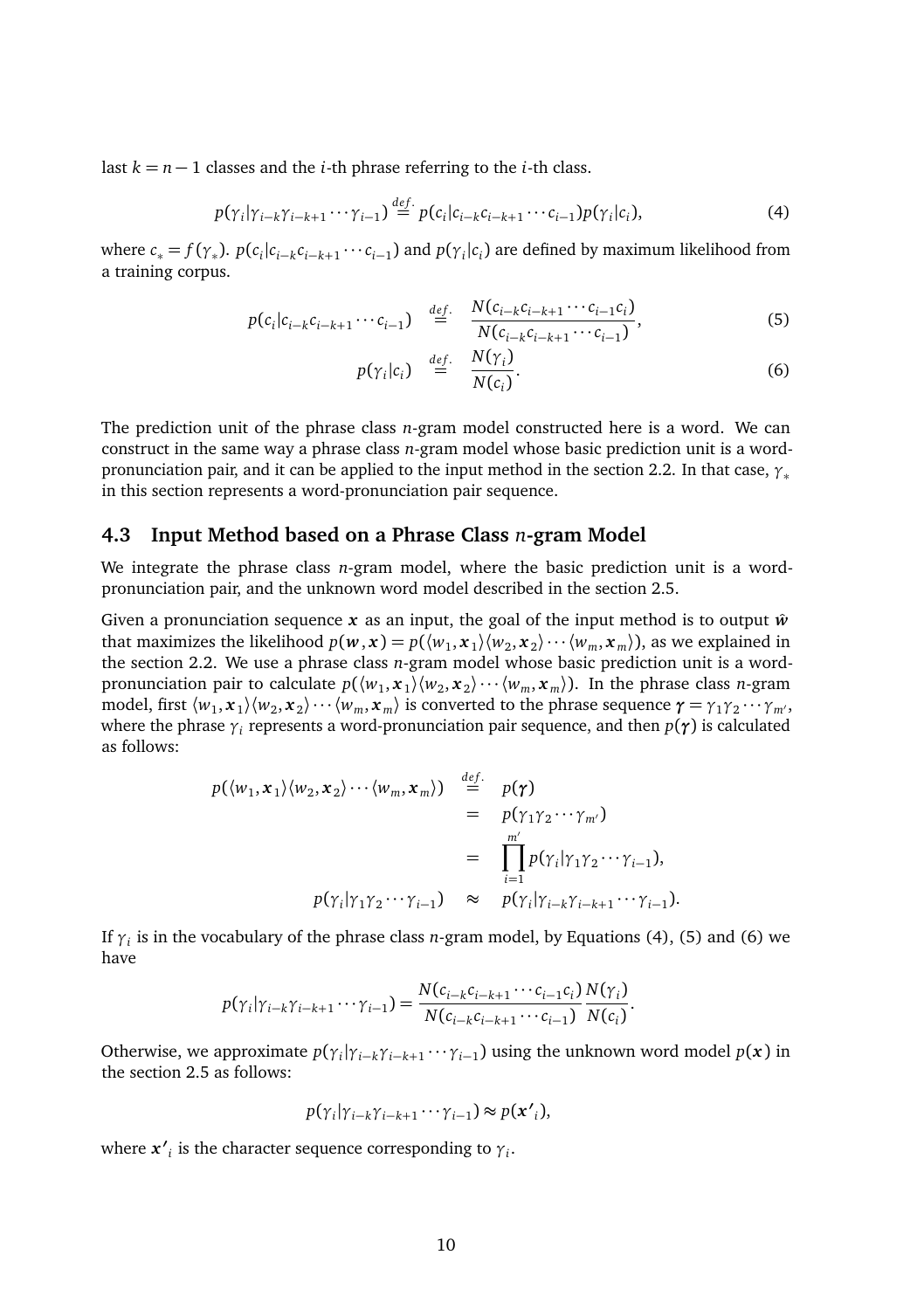| usage    | #sentences | #words    | # <sub>chars</sub> |
|----------|------------|-----------|--------------------|
| training | 53,424     | 1,258,805 | 1,813,135          |
| test     | 6,350      | 137,642   | 201,477            |

#### Table 1: Corpora.

## **5 Experiments**

In order to test the effectiveness of combining the phrase and class methods, we constructed phrase class bi-gram using our method and compared the conversion accuracy and the model size of our model to other language models. In this section we show the experimental results and discuss them.

## **5.1 Experimental Settings**

We used the core corpus of the Balanced Corpus of Contemporary Written Japanese (BCCWJ) (Maekawa, 2008) for the experiments. The BCCWJ is composed of two corpora, the BCCWJ-CORE corpus and the BCCWJ-NON-CORE corpus, and we used the BCCWJ-CORE. A sentence of the BCCWJ-CORE corpus is a sequence of pairs of a word and its pronunciation as shown in Figure 1. The word segmentation and pronunciation tagging were done manually.

We split the BCCWJ-CORE into two parts: one is for training language models and the other is for the test of them. Table 1 shows the specifications of the corpora.

We constructed language models and a vocabulary from the training corpus of the BCCWJ. The vocabulary was constructed according to (Mori et al., 1998) and (Mori et al., 1997).

The following is a list of language models we compared.

- 1. Word-pronunciation pair bi-gram model
- 2. Class bi-gram model (Prediction unit: Word-pronunciation pair)
- 3. Phrase bi-gram model
- 4. Phrase class bi-gram model (Prediction unit: Phrase)
- 5. Word-pronunciation pair tri-gram model

## **5.2 Criterions**

One of the criterions we took in this paper is conversion accuracy. The conversion accuracy is measured by F measure, which is the harmonic mean of precision *P* and recall *R*. Let  $N_{CWJ}$ be the number of characters of a sentence in the BCCWJ for the test,  $N_{SYS}$  be the number of characters of a sentence that KKC outputs, and *N<sub>LCS</sub>* be the number of characters of the longest common subsequence. The precision *P* is defined as  $N_{LCS}/N_{SYS}$  and the recall *R* is defined as  $N_{LCS}/N_{CWJ}$ . Hence F measure is  $\frac{2}{1/P+1/R}$ .

In addition to the conversion accuracy, we also evaluated our methods from the viewpoint of the size of language models. The size of a language model is measured by the vocabulary size and the number of non-zero frequency entries of bi-gram or tri-gram.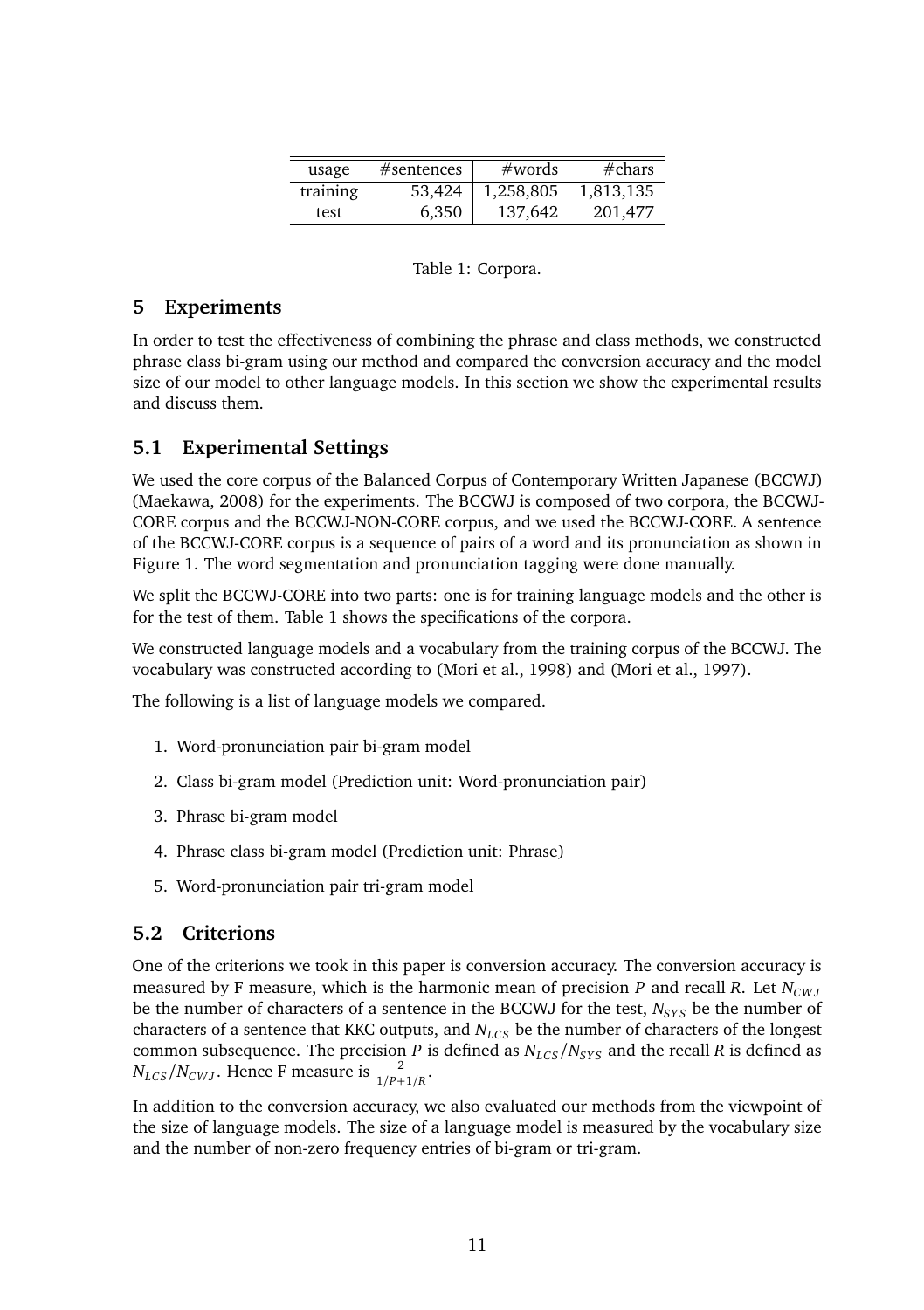| Model                            | Precision | Recall | F measure |
|----------------------------------|-----------|--------|-----------|
| Word-pronunciation pair bi-gram  | 89.86     | 90.32  | 90.09     |
| Class bi-gram                    | 89.78     | 90.28  | 90.03     |
| Phrase bi-gram                   | 90.26     | 90.53  | 90.39     |
| Phrase class bi-gram             | 90.25     | 90.58  | 90.41     |
| Word-pronunciation pair tri-gram | 89.97     | 90.45  | 90.21     |
|                                  |           |        |           |

| Model                            | Vocabulary size | $#$ non-zero frequency entries |
|----------------------------------|-----------------|--------------------------------|
| Word-pronunciation pair bi-gram  | 22,801          | 264,336                        |
| Class bi-gram                    | 4,245           | 141,482                        |
| Phrase bi-gram                   | 25,056          | 339,574                        |
| Phrase class bi-gram             | 5,550           | 206,978                        |
| Word-pronunciation pair tri-gram | 22,801          | 645,996                        |

Table 2: Conversion accuracy

Table 3: Model size

# **5.3 Results**

 $\overline{\phantom{a}}$ 

Table 2 shows the conversion accuracies of the bi-gram models and the tri-gram model. Comparing the conversion accuracies of the word-pronunciation pair bi-gram model and the phrase bi-gram model, it can be said that phrase modeling makes better language models. Class modeling does not have a significant effect on the conversion accuracy by comparing the conversion accuracies of the word-pronunciation pair bi-gram model and the class bi-gram model. The phrase class model, which was constructed by our method, has the best F measure.

Table 3 shows the model sizes of the bi-gram models and the tri-gram model. The vocabulary size of the phrase bi-gram model is larger than that of the word-pronunciation pair bi-gram model. Generally, the vocabulary size of a phrase model is larger than that of a word model since the phrase model adds some phrases to its vocabulary. We see that word clustering or phrase clustering makes smaller language models. As the result of phrase clustering, the size of our phrase class bi-gram model is smaller than that of the word-pronunciation pair bi-gram model and the word-pronunciation pair tri-gram model.

# **5.4 Evaluation on Large Training Data**

We performed another more practical experiment. In this experiment, we also constructed a phrase class bi-gram model and a word-pronunciation pair tri-gram model. We used the training corpus that has about 360,000 sentences mainly from BCCWJ-NON-CORE. The results are in table 4 and 5. We see that the phrase class bi-gram model is smaller and it has the comparable conversion accuracy as the word-pronunciation pair tri-gram model.

# **6 Conclusion**

In this paper we proposed a method to improve the language model for KKC by combining the phrase and class methods. We used a word-pronunciation pair as the basic prediction unit of the language model and constructed a phrase class *n*-gram model. We compared the conversion accuracy and model size of the phrase class bi-gram model to the other models. The results showed that the phrase class bi-gram model is smaller and it has the comparable or better